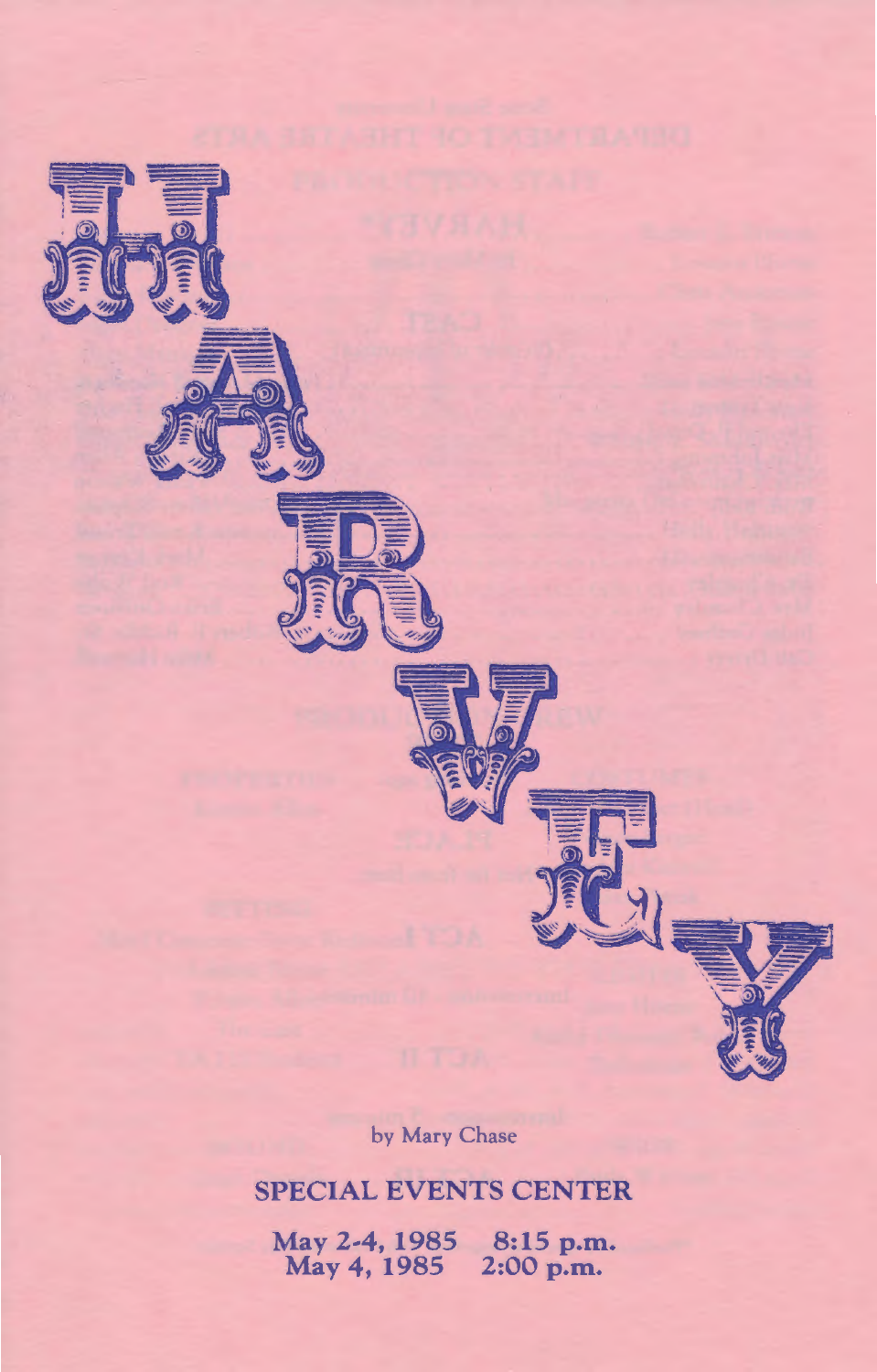### Boise State University **DEPARTMENT OF THEATRE ARTS**

*presents* 

# **HARVEY\***

by Mary Chase

# **CAST**

 $\frac{\pi}{\mu}$ 

*(in order of appearance)* 

### **TIME**

Not long ago.

## **PLACE**

Not far from here.

# **ACTI**

Intermission- 10 minutes

# **ACT II**

Intermission - 5 minutes

# **ACT III**

\*Produced by special arrangement with Dramatists Play Service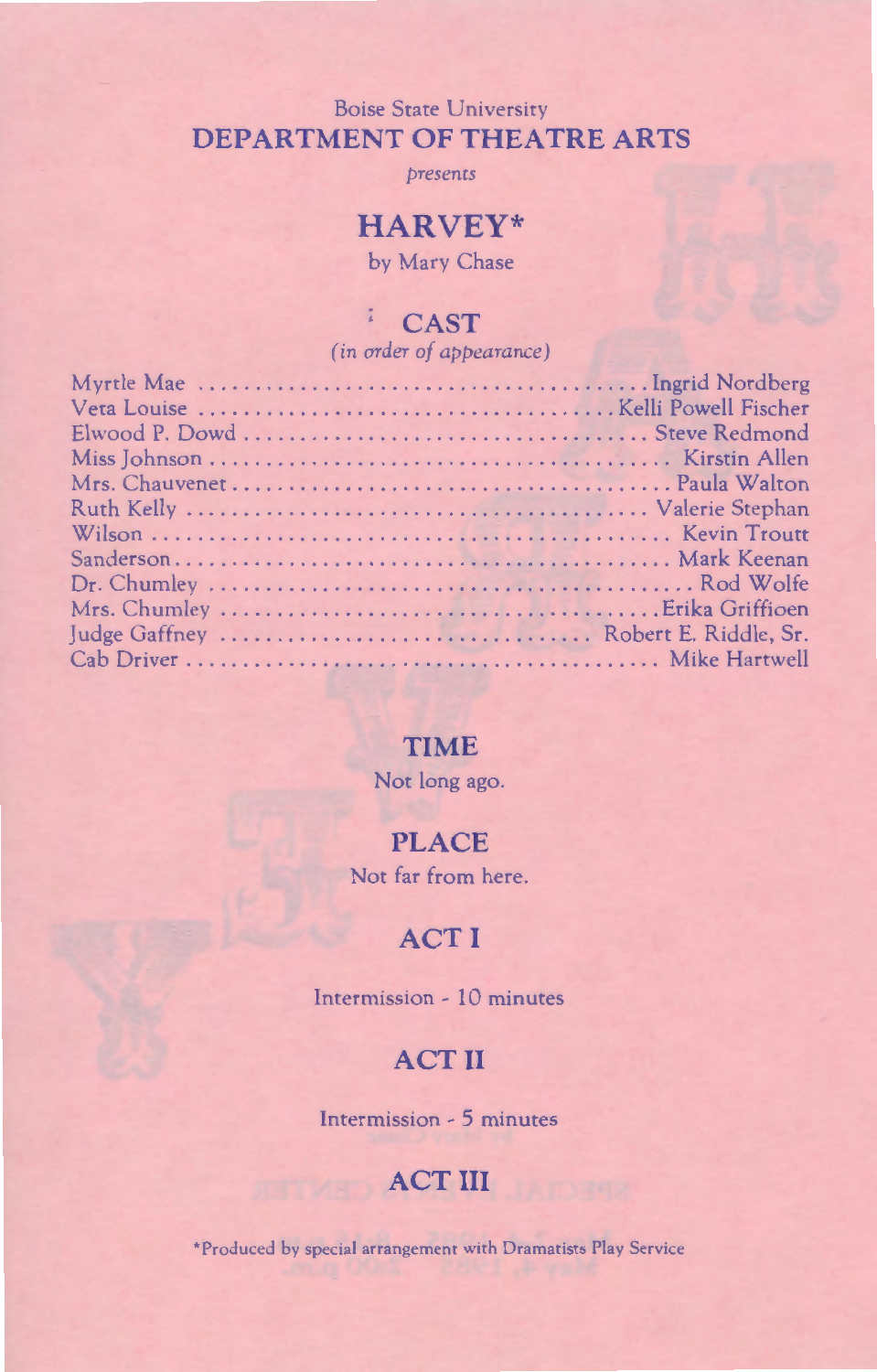## **PRODUCTION STAFF**

| Assistant Stage Manager  Brian Crosthwaite    |  |
|-----------------------------------------------|--|
|                                               |  |
|                                               |  |
|                                               |  |
| Box Office Manager  Margarita DeLeon-Guerrero |  |
|                                               |  |
|                                               |  |
|                                               |  |

## **PRODUCTION CREW**

#### **PROPERTIES**  Kirstin Allen

#### **SETTING**

Head Carpenter-Steve Redmond Louann Blome **LIGHTS**  Kirstin Allen The Cast TA 118 Students

**SOUND Leigh Daniels** 

**COSTUMES**  Holly Holsinger (Head) Nancy Berger Andrea Kidwell Susan Petzak

Jane Hoene Kathy Freeman, Board **Technician** 

**WIGS**  Paula Walton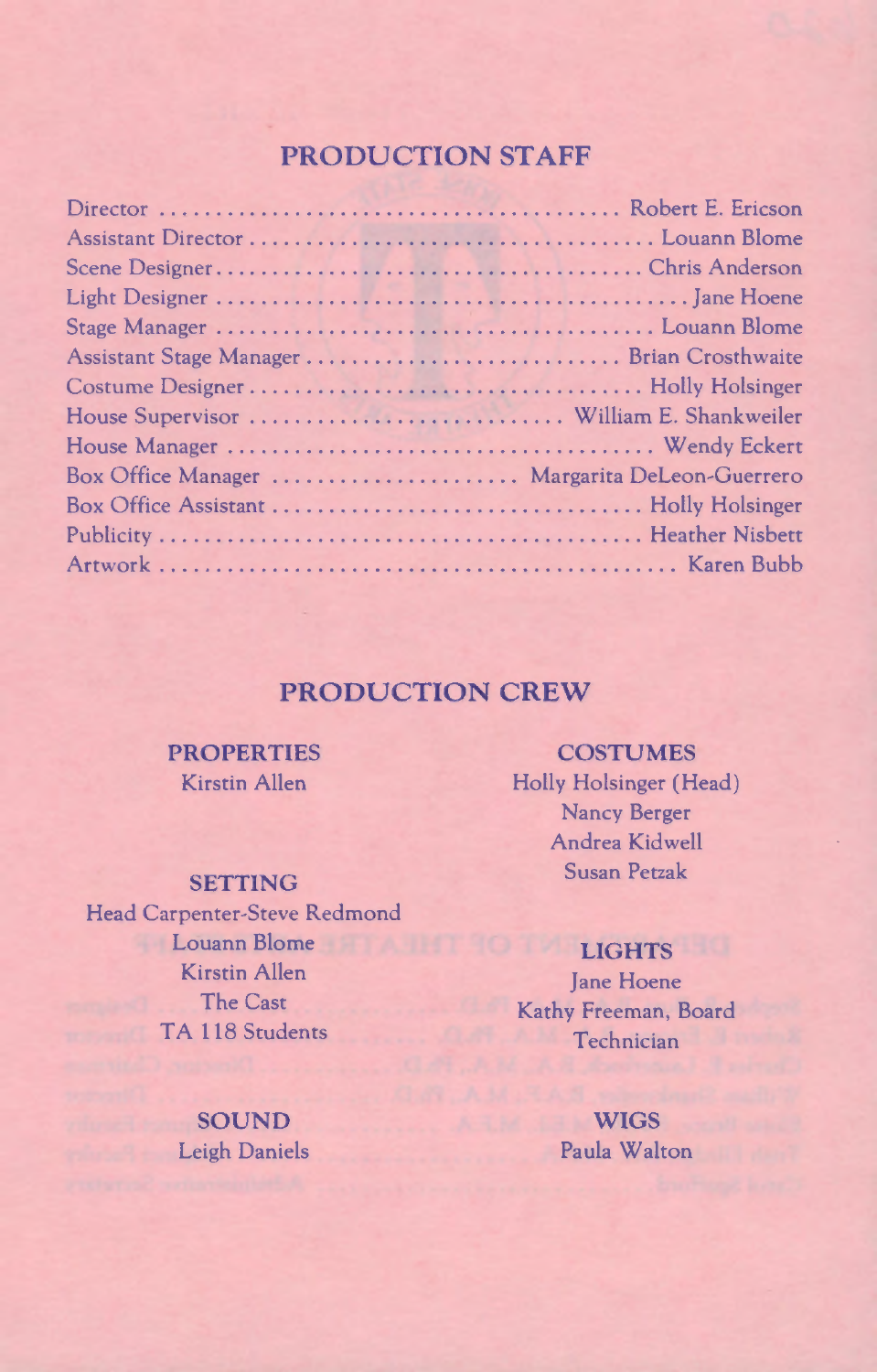



# **DEPARTMENT OF THEATRE ARTS STAFF**

| Charles E. Lauterbach, B.A., M.A., Ph.D.  Director, Chairman |  |
|--------------------------------------------------------------|--|
|                                                              |  |
|                                                              |  |
|                                                              |  |
| Carol Spafford Administrative Secretary                      |  |